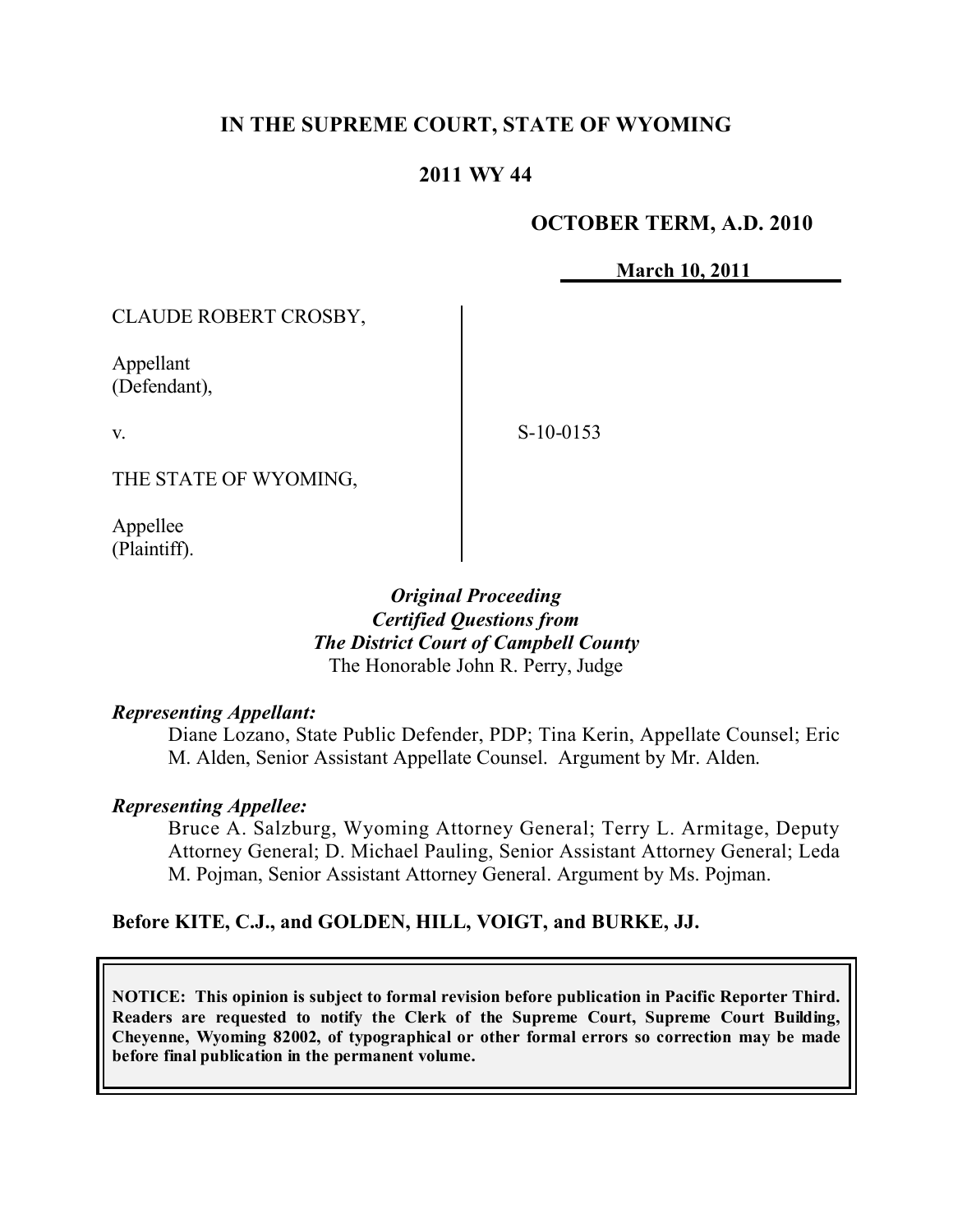## **KITE, Chief Justice.**

[¶1] The circuit court imposed a sentence on Claude Robert Crosby that exceeded the maximum authorized by the relevant statute. After serving part of the sentence in the community corrections facility where he had been placed, Mr. Crosby left without authorization. He was charged with escape and claims the charge is improper because he was serving an illegal sentence at the time he left the facility. Upon the parties' stipulation, the district court certified two questions to this Court:

- 1. Whether the original sentence was void *ab initio* in its entirety, or is it an illegal sentence subject to correction under Rule 35(a), Wyoming Rules of Civil Procedure?
- 2. Given that the escape charge in the above-captioned matter was filed at a time when the sentence was illegal, is it proper to continue the prosecution of the Defendant for escape, should this Court find that the original sentence was illegal and subject to correction?

[¶2] We answer the first part of question 1 "no"; the original sentence was not void *ab initio* in its entirety. We answer the second part of question 1 "yes"; the original sentence was subject to correction under W.R.Cr.P. 35(a). We answer the second question "yes"; it was proper to continue the prosecution of Mr. Crosby for escape.

## **FACTS**

[¶3] Mr. Crosby was arrested in Converse County, Wyoming on December 6, 2007, for driving while under the influence of alcohol in violation of Wyo. Stat. Ann. § 31-5- 233(b)(ii) (LexisNexis 2009). He was incarcerated in the Converse County Detention Center. On December 11, 2007, he was found guilty in circuit court of driving under the influence, his third offense. The circuit court sentenced him to 365 days in jail with 270 days suspended and 5 days credit for time served from his arrest until sentencing, leaving a balance of 90 days to be served.

[¶4] Mr. Crosby served two more days in the detention center and was then transferred to a correctional facility in Campbell County to serve the 88 days remaining on his sentence. Prior to the expiration of the 88 days, Mr. Crosby allegedly left the facility for his work site, reported to his employer and then left the work site without permission. He was charged with escape in violation of Wyo. Stat. Ann.  $\S 6$ -5-206(a)(ii)(A) (LexisNexis 2009). On March 4, 2010, he was apprehended and brought to the Campbell County detention center.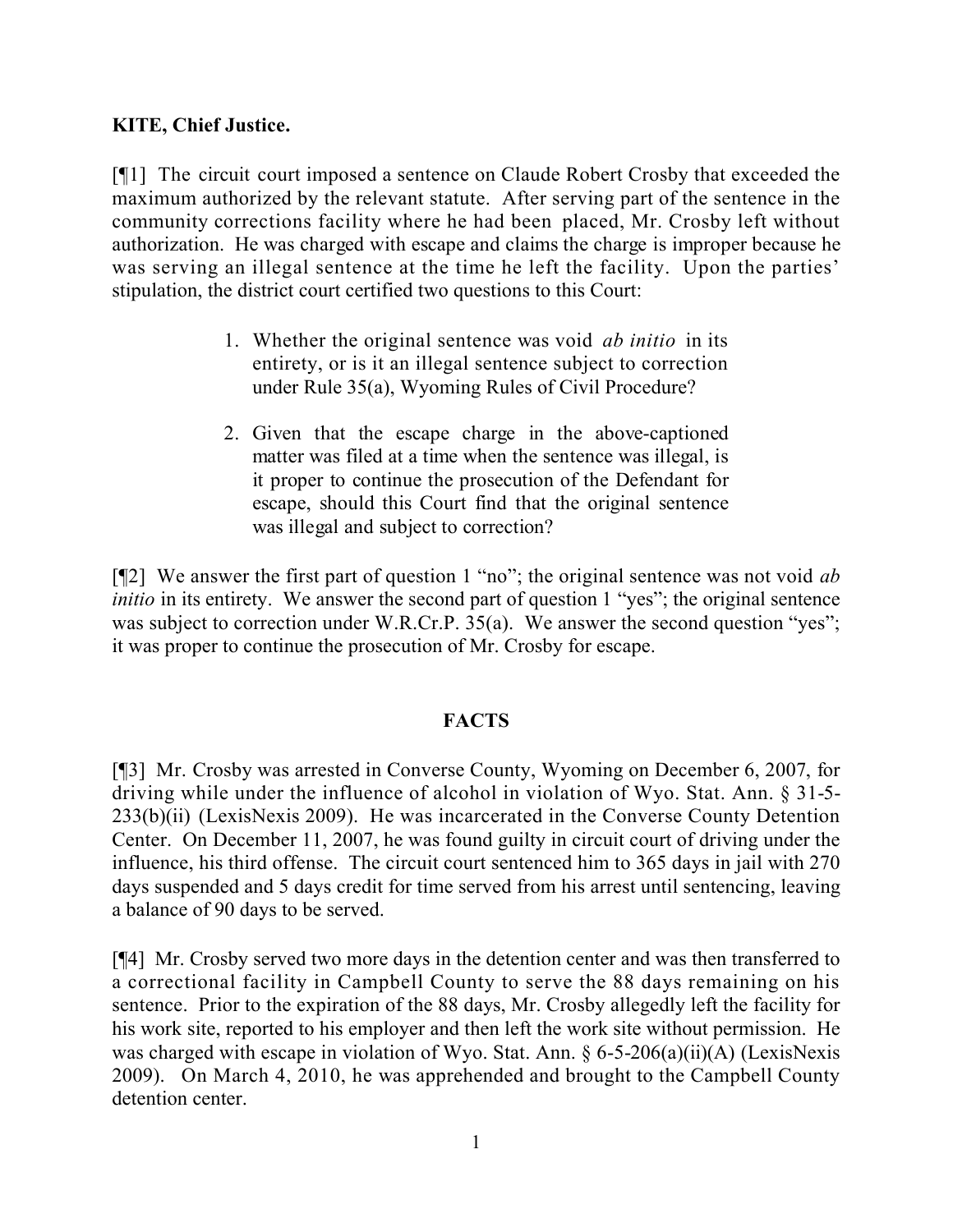[¶5] On April 30, 2010, the circuit court in Converse County, which had imposed the DUI sentence, filed an Order Nunc Pro Tunc reducing Mr. Crosby's sentence of 365 days to 180 days with 90 days suspended. Subsequently, Mr. Crosby filed a motion to dismiss the escape charge in Campbell County asserting it could not stem from an illegal sentence. The State responded, contending the original sentence remained in force because it had not been appealed and could not be challenged in a collateral proceeding. The State argued further that the circuit court properly corrected the sentence and the 90 days Mr. Crosby was ordered to serve was within the maximum sentence authorized by the statute. The district court certified the questions set forth in paragraph 1 above to this Court.

#### **STANDARD OF REVIEW**

[¶6] The question of whether a sentence is illegal is one of law, which we review *de novo*. *Sarr v. State*, 2007 WY 140, ¶ 9, 166 P.3d 891, 894 (Wyo. 2007).

#### **DISCUSSION**

[ $[$ ] Mr. Crosby was found guilty of violating § 31-5-233(b)(ii). It was his third conviction under the statute within five years; therefore, pursuant to  $\S 31-5-233(e)$ , he was subject to a maximum sentence of six months. The 365 day sentence imposed by the circuit court clearly exceeded the six month maximum sentence and was, therefore, illegal. *Sarr*, ¶ 9, 166 P.3d at 894 (". . . an illegal sentence is one that exceeds statutory limits."). W.R.Cr.P. 35(a) provides that a court may correct an illegal sentence at any time. Here, the circuit court properly corrected the illegal sentence after it came to its attention.

[¶8] The question this Court must decide is whether the illegal sentence was void in its entirety so as to also void the escape charge. Wyoming law is clear that when part of a divisible sentence is illegal or improper, it may be modified by vacating or striking that part which is illegal or improper and affirming the balance. *Engberg v. State*, 874 P.2d 890, 891 (Wyo. 1994); *Roose v. State*, 753 P.2d 574, 580 (Wyo. 1988); *Barnes v. State*, 670 P.2d 302, 304 (Wyo. 1983); *Sorenson v. State*, 604 P.2d 1031, 1038 (Wyo. 1979). When a district court exceeds its sentencing authority and the sentence is divisible, we have the option of remanding for resentencing or simply mandating that the illegal portion be stricken. *Ochoa v. State*, 848 P.2d 1359, 1365 (Wyo. 1993).

[¶9] Whether this Court will strike the illegal portion of a sentence depends upon the circumstances. In *Sorenson* and *Barnes*, the Court declined to do so. The district court in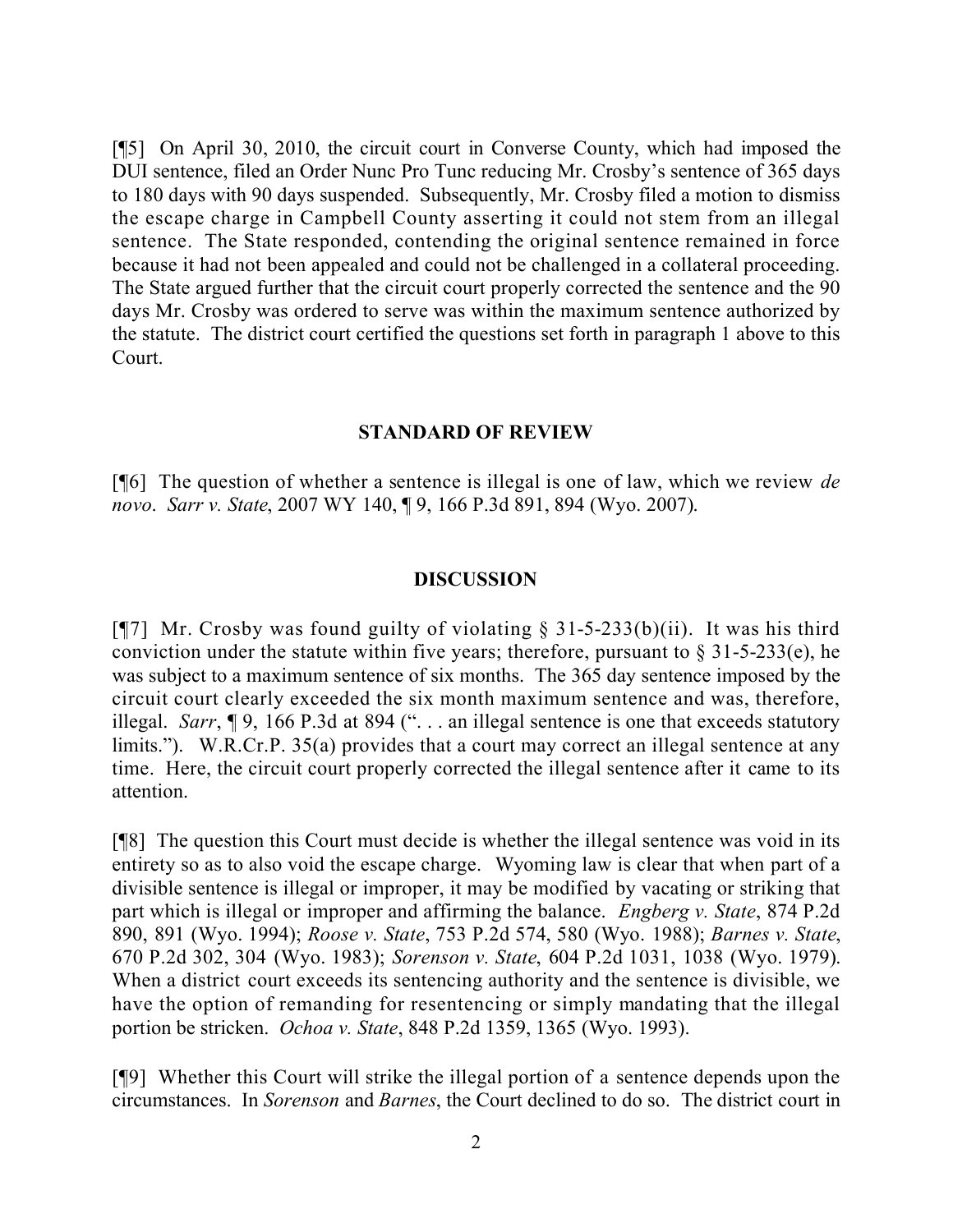*Sorenson* had sentenced the defendant to incarceration as authorized by statute but then, without statutory authority, imposed psychiatric treatment as a mandatory condition of parole. In *Barnes*, the district court sentenced the defendant to one year in jail and imposed a \$1,000 fine as statutorily permitted, but also ordered him to make restitution, which neither the sentencing statute nor the restitution statute in effect at the time allowed except in cases of suspended sentences or probation. Concluding the district courts might have imposed entirely different sentences had they known the sentences they fashioned were in part improper, this Court remanded the cases to district court for re-sentencing.

[¶10] In *Roose*, 753 P.2d 574, however, the district court sentenced the defendant to the maximum term of imprisonment authorized by statute and ordered the sentence to be served consecutively to any other sentence imposed upon him in the future. Similarly in *Engberg*, 874 P.2d 890, the defendant was sentenced to life in prison to run consecutively with the remainder of an unexpired life sentence in Missouri and any sentence imposed in Missouri for escape. In both cases, this Court affirmed the terms of imprisonment but vacated the portion making the terms consecutive to other sentences, concluding the district courts had no authority to impose those conditions.

[¶11] Mr. Crosby's situation is more like *Roose* and *Engberg* than it is *Sorenson* or *Barnes*. The circuit court was authorized to sentence Mr. Crosby to a maximum sentence of six months. It was not authorized to sentence him to serve more than six months. We affirm the term of imprisonment up to six months and strike the remainder. Mr. Crosby had not yet served six months when he allegedly escaped from the correctional facility. At the time he escaped, he was lawfully confined. The prosecution for the escape charge may continue.

[¶12] Mr. Crosby asserts that we held otherwise in *Endris v. State*, 2010 WY 73, 233 P.3d 578 (Wyo. 2010). There, Mr. Endris pleaded guilty to driving while under the influence of alcohol and the district court imposed a sentence allowing him to be released from jail to participate in a treatment program. The district court advised Mr. Endris that during his release for treatment he was on probation and in official detention. Mr. Endris was released but he did not attend the treatment program. His probation was revoked and he was convicted of escape. He appealed both the revocation and the escape conviction claiming the original sentence was illegal because it subjected him to probation and detention at the same time; therefore, he could not be convicted of escape.

[¶13] We reversed, concluding that the statute under which Mr. Endris was sentenced did not allow for probation and detention at the same time; rather, it allowed the court to impose a split sentence of detention followed by probation. We held the sentence imposed on Mr. Endris was illegal. We said further: